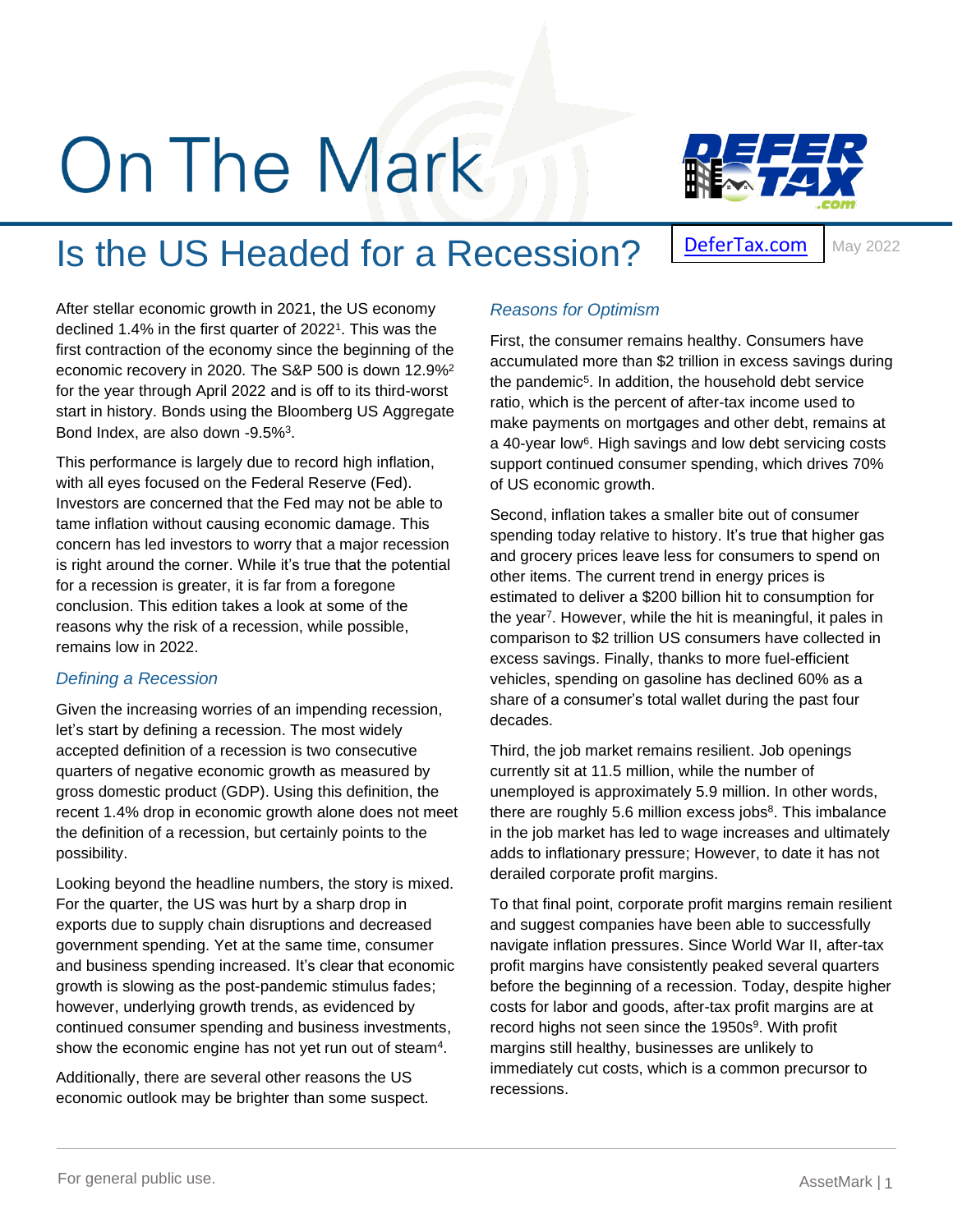#### *Consumer Sentiment and Stock Returns Don't Align*

High Inflation, the war in Ukraine, rising mortgage rates and falling portfolio values have all impacted consumer sentiment, which measures how consumers view both their own financial situation and the general state of the economy. However, history shows how consumers feel about the economy does not necessarily correlate with future stock returns, as seen in the chart. Interestingly, when consumer confidence bottoms, it tends to precede stellar equity returns, while peaks in sentiment don't see as much upside<sup>10</sup>. Hence, using how consumers feel about

the economy to make large changes in portfolios can be a risky investment strategy.

Recessions are the inevitable end to all economic cycles. There are clear signs the economy is starting to slow after record growth, but slowing is not stalling, and the economic outlook may be brighter than how consumers feel. For investors, having a plan that can withstand a wide range of environments—including an eventual contraction—is far more important than predicting the start and end of the next recession.



#### Consumer Sentiment Index and subsequent 12-month S&P 500 returns

Source: JPMorgan Asset Management.